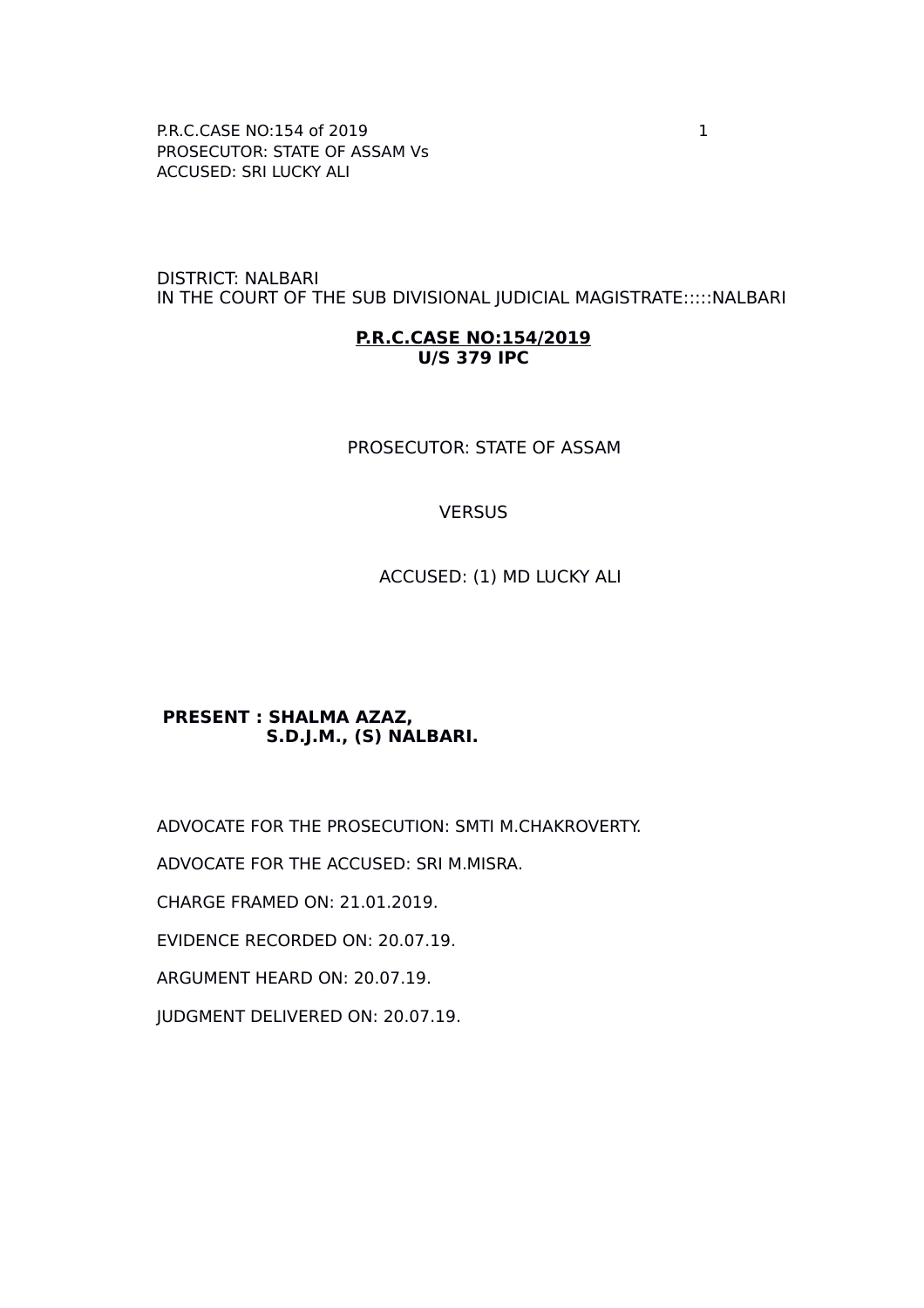### **JUDGMENT**

- 1. The prosecution in this case was launched by the lodging of the ejahar with the Officer in Charge of the Nalbari Police station, by the informant, Dr. Rohan Malla Baruah on 07.01.19, against the accused Sri Lucky Ali to the effect that, on 06.01.19 at about 11:30 a.m, the accused person had stolen away his domestic Labrador dog from the in front of their house and on 07.01.19 from the C.C.T.V., footage, the police apprehended the accused along with the dog. Hence, the case.
- 2. The police upon receipt of the ejahar registered it as Nalbari Police Station case No.17/19 under section 379 IPC and started investigation in the case. After completion of the investigation the police submitted charge sheet against the accused person namely, Sri Lucky Ali under section 379 IPC.
- 3. The accused person was called upon to enter trial and after causing their appearance the copies of the relevant documents were furnished to the accused person. Upon hearing and on perusal of record the particulars of offence under section 379 IPC were read over and explained to the accused person to which he pleaded not guilty and claimed to be tried.
- 4. The prosecution in support of its case examined two witnesses including the informant/victim of the case. The prosecution prayed to close the evidence of prosecution side, as the principal witness, i.e the informant/victim, did not support the case of the prosecution and the examination of the other witnesses is not required. I have perused the record and it appears that the informant/victim, was the principal witness for the prosecution; hence when he have not supported the case of the prosecution then further examination of other witnesses would merely be a futile exercise as it will not change the merit of the case; as such the evidence of the prosecution side is closed.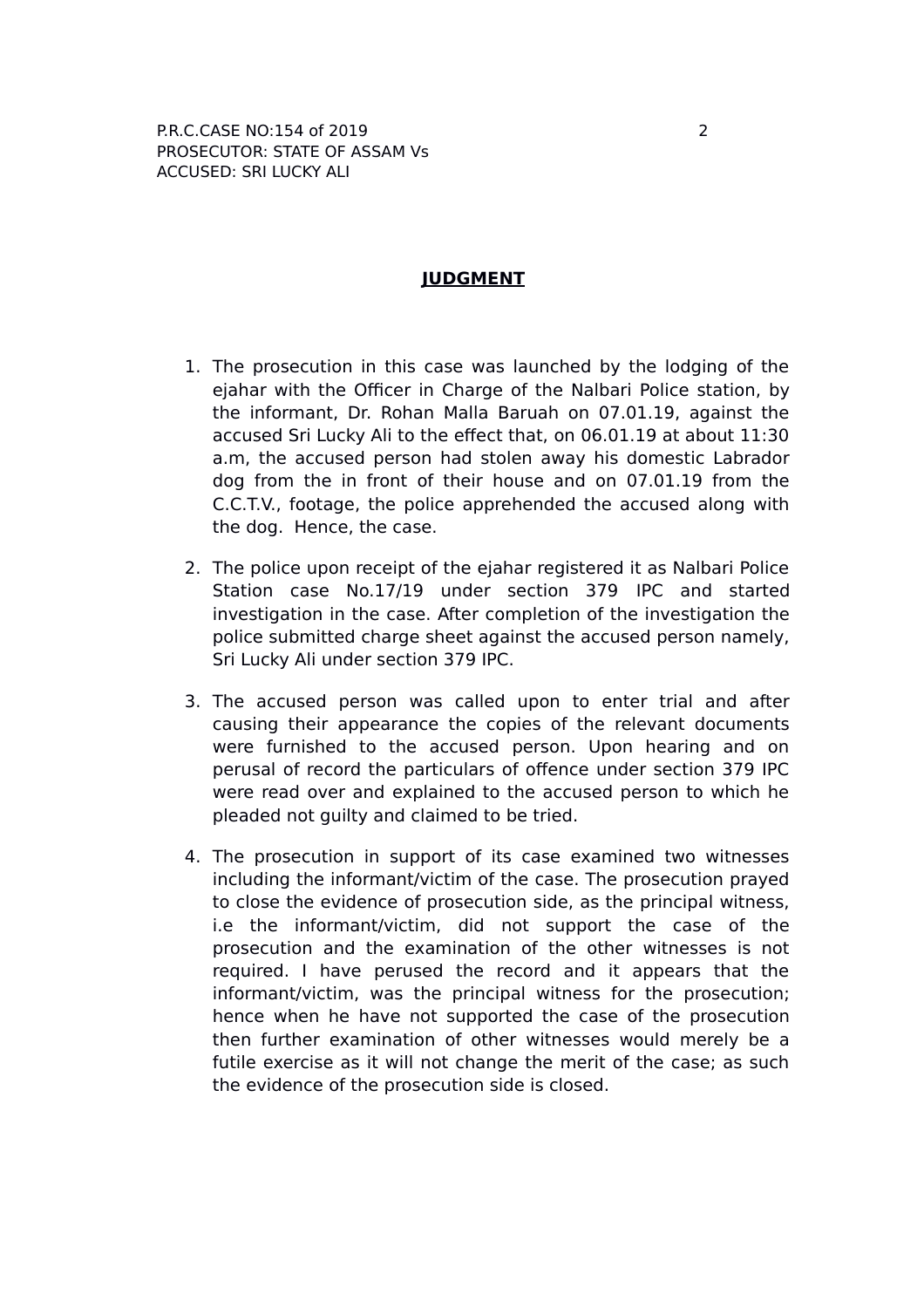- 5. The statement of the accused persons under section 313 of CrPC, is recorded, and the accused persons denied of committing the alleged offence.
- 6. I have heard both the parties. I have heard the learned counsel for the accused who submitted that there is no material against the accused persons; as such the accused persons need to be acquitted.
- 7. Upon hearing and on perusal of record I have formulated the following points for determination-
	- (1) Whether the accused person, on 06.01.19 at about 11:30 a.m, in the morning, at Bidyapur, college road under Nalbari P.S., dishonestly took away the Labrador dog, of the informant/victim Dr. Rohan Malla Baruah, without the consent of the owner, and moved the dog from his possession, in order of such taking, and thereby committed an offence punishable under section 379 I.P.C.?
- 8. Now let me discuss the materials on record and try to arrive at a definite finding as regards the points for determination.

# **DISCUSSION, DECISION AND REASONS FOR THE DECISION:**

# **POINT FOR DETERMINATION NOS.1:**

- 9. The prosecution has examined two witnesses in support of its case, i.e., the informant/victim and one Sri Sonu Singh.
- 10.The PW1 Dr. Rohan Malla Barua, is the informant/victim of this case, and he has stated that, the incident occurred on 06.01.2019, at around 1 p.m., and at that time he was in the hospital, and when he came back to home, he heard that his own Labrador dog, cream colour, age around nine years old was missing and so, he lodged the ejahar, and he searched his dog, and later on, he found it from the accused, the accused saw his dog on the road, so he took it for a walk , and later on he came to know that the accused had no intention of stealing his dog, his dog is in good and fit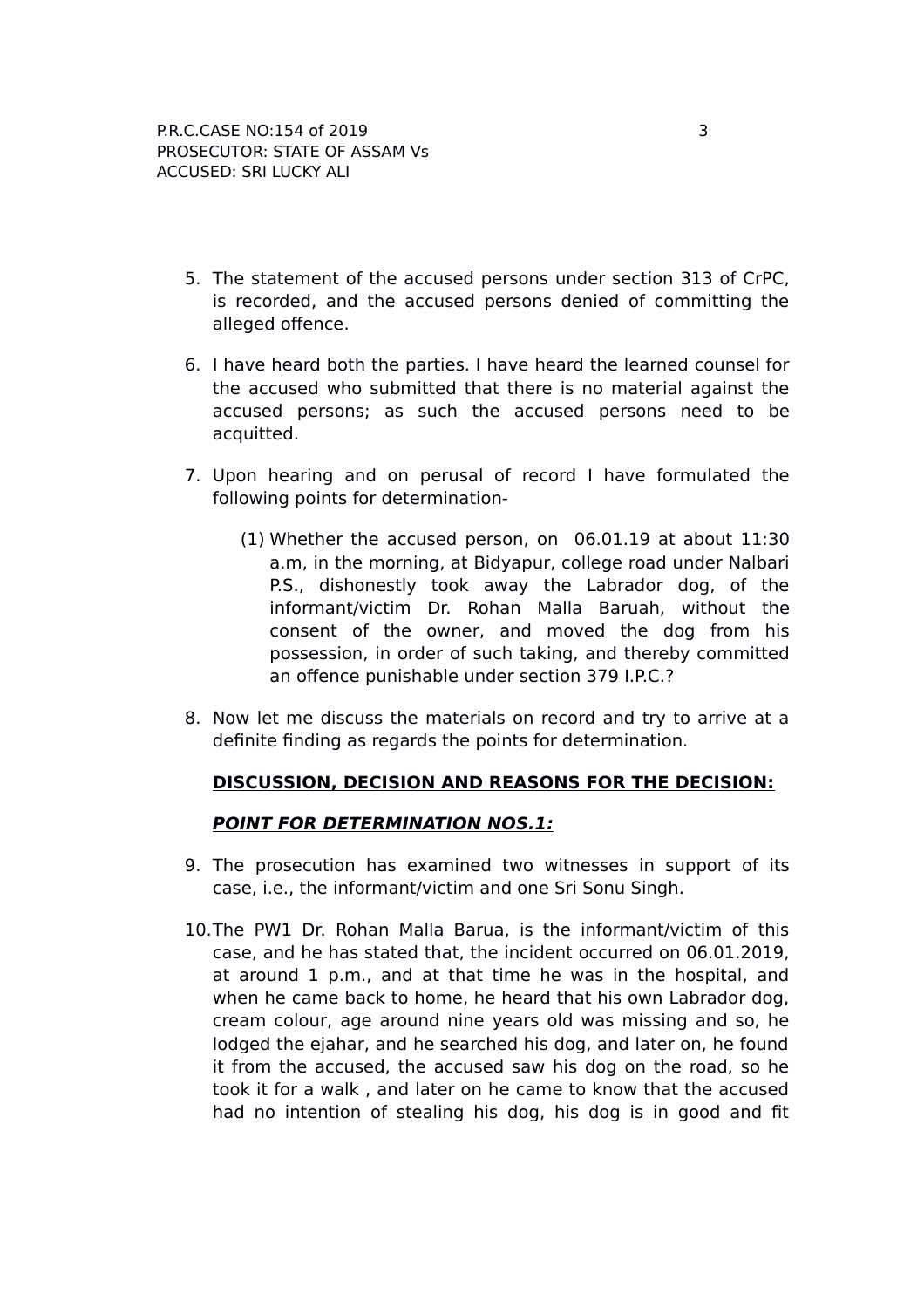health. But, he out of misunderstanding and in haste lodged the ejahar. Exhibit.1 is the ejahar and Exhibit.1 $(1)$  is his signature.

In cross examination, the PW1 admitted that he has no grievance against the accused person, he found his dog, and he is healthy and the accused had no intention of stealing his dog.

11. The PW2 Sri Sonu Singh, stated that at the time of incident , he was in the hospital and the informant informed him that his Labrador Dog, was missing and called him to search his dog, and later on they found the dog from the accused, the accused liked the dog so took it for walk.

In cross-examination the PW2 admitted that he did not see the accused stealing the dog.

- 12.On perusal of the case record and on perusal of the evidence of the PW1 and PW2 reveals that they had not at all supported the prosecution version and according to them, PW1 had lodged the ejahar in haste, and out of misunderstanding. The accused in his statement stated that at the time of incident , he saw the dog on the road in abandoned condition, and the dog was injured , blood was oozing out of his leg, and the dog came near him so out of pity he took the dog for treatment. The explanation provided by the accused is quite probable, further the PW1 , specifically stated that later on he came to know that the accused had no intention of stealing his dog moreover , he got his dog back is good health. Hence . from the above it is held that the prosecution has failed to establish the charge against the accused person.
- 13.In view of the above discussion it is held that the prosecution has failed to prove the point for determination.
- 14. DECISION: The prosecution has failed to prove the charges against the accused person under section 379 of IPC, and therefore, the point for determination is answered in negative, in favour of the accused person.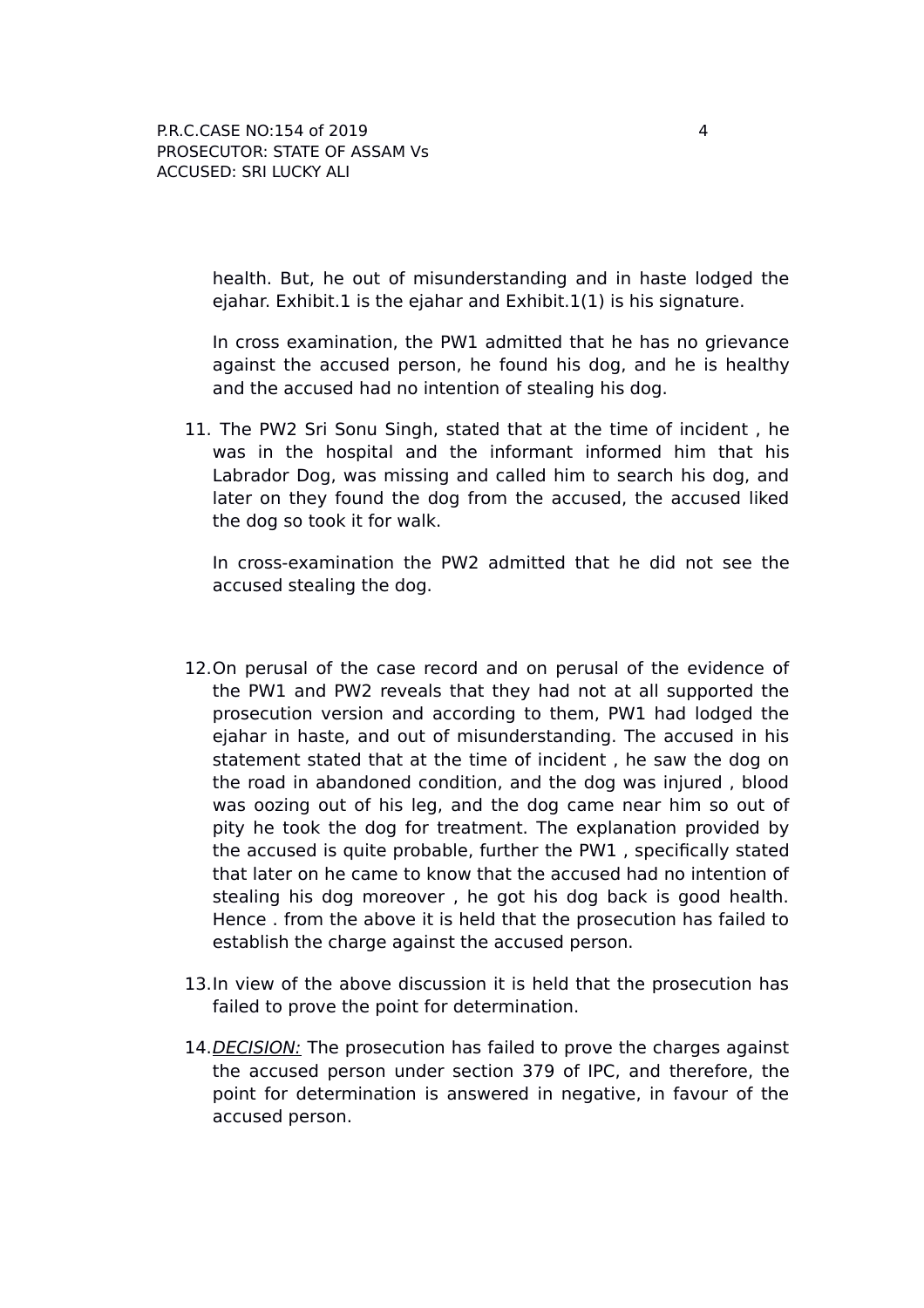### **ORDER**

- 15.In view of the discussions made above and the decision reached therein it is held that the prosecution has failed to prove the charges against the accused person, namely Sri Lucky Ali; as such the accused is acquitted of the charge under section 379 IPC and he is set at liberty.
- 16.The bail bond of the accused person and his surety shall remain in force for six months from today.
- 17.The recovered dog is with its owner, and the other seized articles be disposed off according to law.
- 18.The case is disposed of on contest without cost.

Given under my hand and the seal of this court on this the  $20<sup>th</sup>$  day of July, 2019 at Nalbari.

Shalma Azaz,

S.D.J.M., (S),

Nalbari.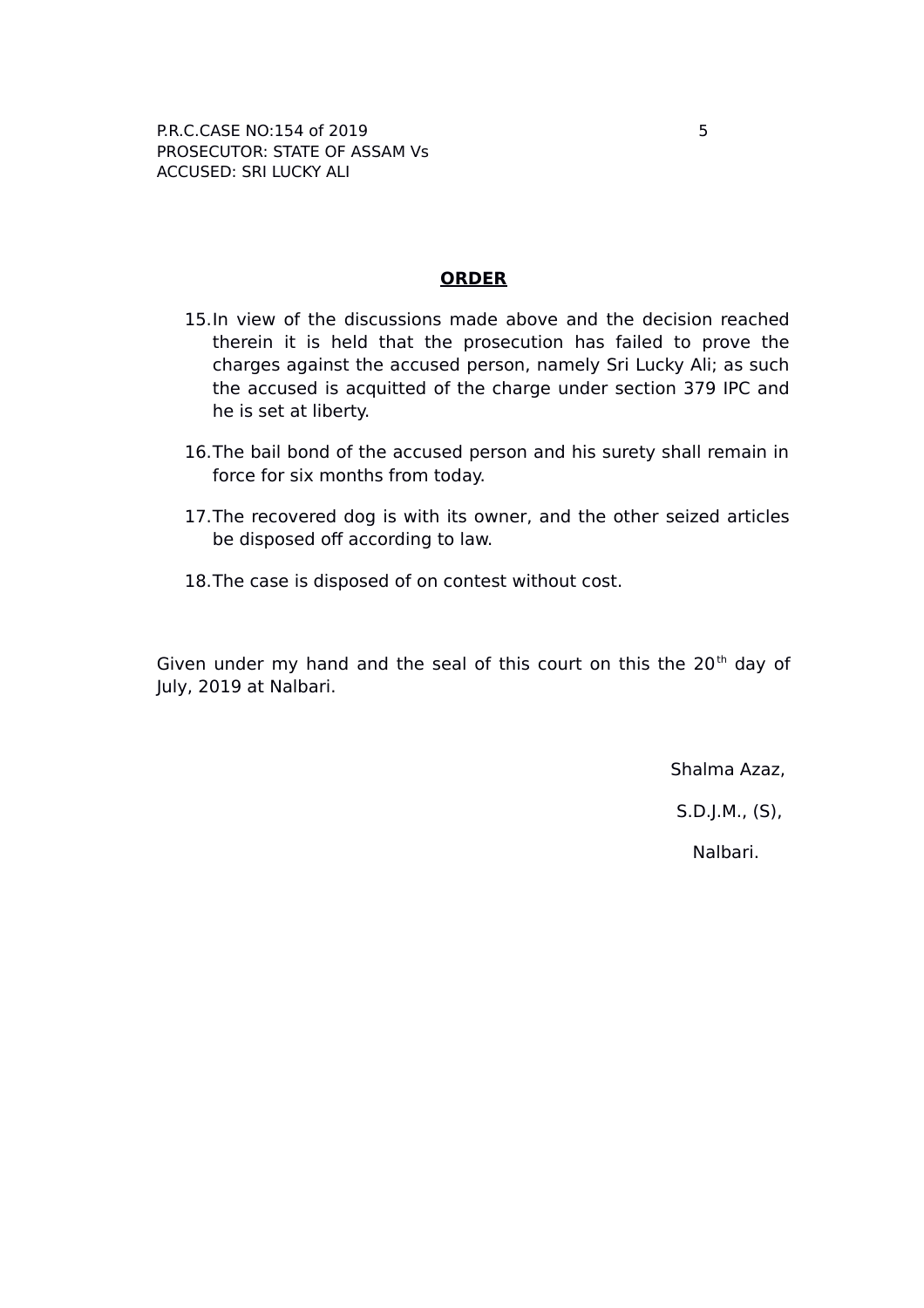P.R.C.CASE NO:154 of 2019 6 PROSECUTOR: STATE OF ASSAM Vs ACCUSED: SRI LUCKY ALI

## **APPENDIX**

### **PROSECUTION EXHIBITS:**

1) EXHIBIT 1 - EJAHAR

### **DEFENCE EXHIBITS**

NONE

#### **PROSECUTION WITNESSES**

1) DR ROHAN MALLA BARUA

2) SRI SONU SINGH.

## **DEFENCE WITNESSES**

NONE

SHALMA AZAZ,

S.D.J.M., (S), NALBARI